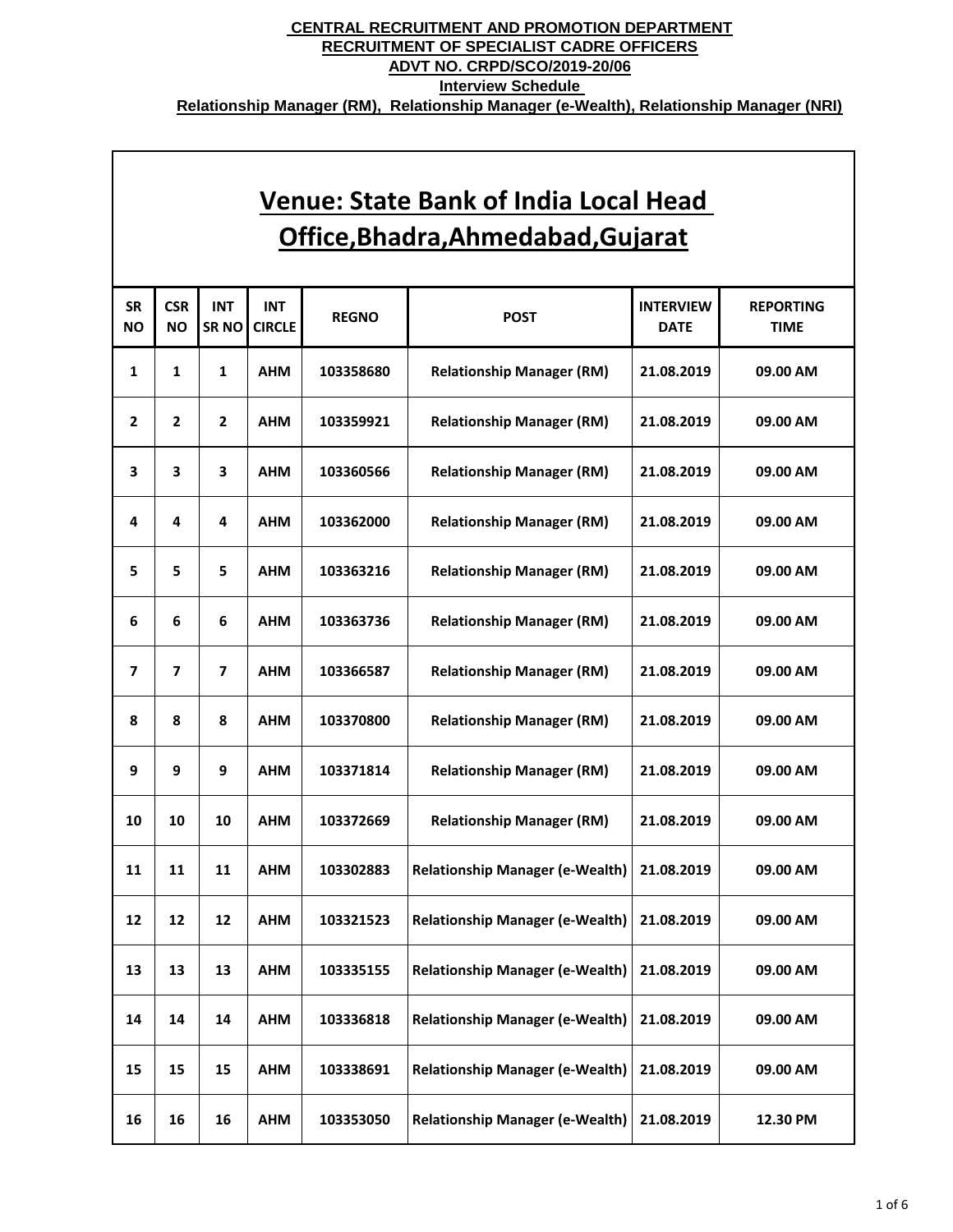| <b>SR</b><br><b>NO</b> | <b>CSR</b><br><b>NO</b> | <b>INT</b><br>SR <sub>NO</sub> | <b>INT</b><br><b>CIRCLE</b> | <b>REGNO</b> | <b>POST</b>                            | <b>INTERVIEW</b><br><b>DATE</b> | <b>REPORTING</b><br><b>TIME</b> |
|------------------------|-------------------------|--------------------------------|-----------------------------|--------------|----------------------------------------|---------------------------------|---------------------------------|
| 17                     | 17                      | 17                             | <b>AHM</b>                  | 103355266    | <b>Relationship Manager (e-Wealth)</b> | 21.08.2019                      | 12.30 PM                        |
| 18                     | 18                      | 18                             | <b>AHM</b>                  | 103360490    | <b>Relationship Manager (e-Wealth)</b> | 21.08.2019                      | 12.30 PM                        |
| 19                     | 19                      | 19                             | <b>AHM</b>                  | 103302891    | <b>Relationship Manager (NRI)</b>      | 21.08.2019                      | 12.30 PM                        |
| 20                     | 20                      | 20                             | <b>AHM</b>                  | 103308505    | <b>Relationship Manager (NRI)</b>      | 21.08.2019                      | 12.30 PM                        |
| 21                     | 21                      | 21                             | <b>AHM</b>                  | 103340186    | <b>Relationship Manager (NRI)</b>      | 21.08.2019                      | 12.30 PM                        |
| 22                     | 22                      | 22                             | <b>AHM</b>                  | 103368729    | <b>Relationship Manager (NRI)</b>      | 21.08.2019                      | 12.30 PM                        |
| 23                     | 23                      | 23                             | <b>AHM</b>                  | 103317061    | <b>Relationship Manager (NRI)</b>      | 21.08.2019                      | 12.30 PM                        |
| 24                     | 24                      | 24                             | <b>AHM</b>                  | 103317595    | <b>Relationship Manager (NRI)</b>      | 21.08.2019                      | 12.30 PM                        |
| 25                     | 25                      | 25                             | <b>AHM</b>                  | 103332410    | <b>Relationship Manager (NRI)</b>      | 21.08.2019                      | 12.30 PM                        |
| 26                     | 26                      | 26                             | <b>AHM</b>                  | 103342839    | <b>Relationship Manager (NRI)</b>      | 21.08.2019                      | 12.30 PM                        |
| 27                     | 27                      | 27                             | <b>AHM</b>                  | 103355319    | <b>Relationship Manager (NRI)</b>      | 21.08.2019                      | 12.30 PM                        |
| 28                     | 28                      | 28                             | <b>AHM</b>                  | 103360827    | <b>Relationship Manager (NRI)</b>      | 21.08.2019                      | 12.30 PM                        |
| 29                     | 29                      | 1                              | <b>AHM</b>                  | 103302851    | <b>Relationship Manager (RM)</b>       | 22.08.2019                      | 09.00 AM                        |
| 30                     | 30                      | $\mathbf 2$                    | <b>AHM</b>                  | 103311380    | <b>Relationship Manager (RM)</b>       | 22.08.2019                      | 09.00 AM                        |
| 31                     | 31                      | 3                              | <b>AHM</b>                  | 103318114    | <b>Relationship Manager (RM)</b>       | 22.08.2019                      | 09.00 AM                        |
| 32                     | 32                      | 4                              | <b>AHM</b>                  | 103324612    | <b>Relationship Manager (RM)</b>       | 22.08.2019                      | 09.00 AM                        |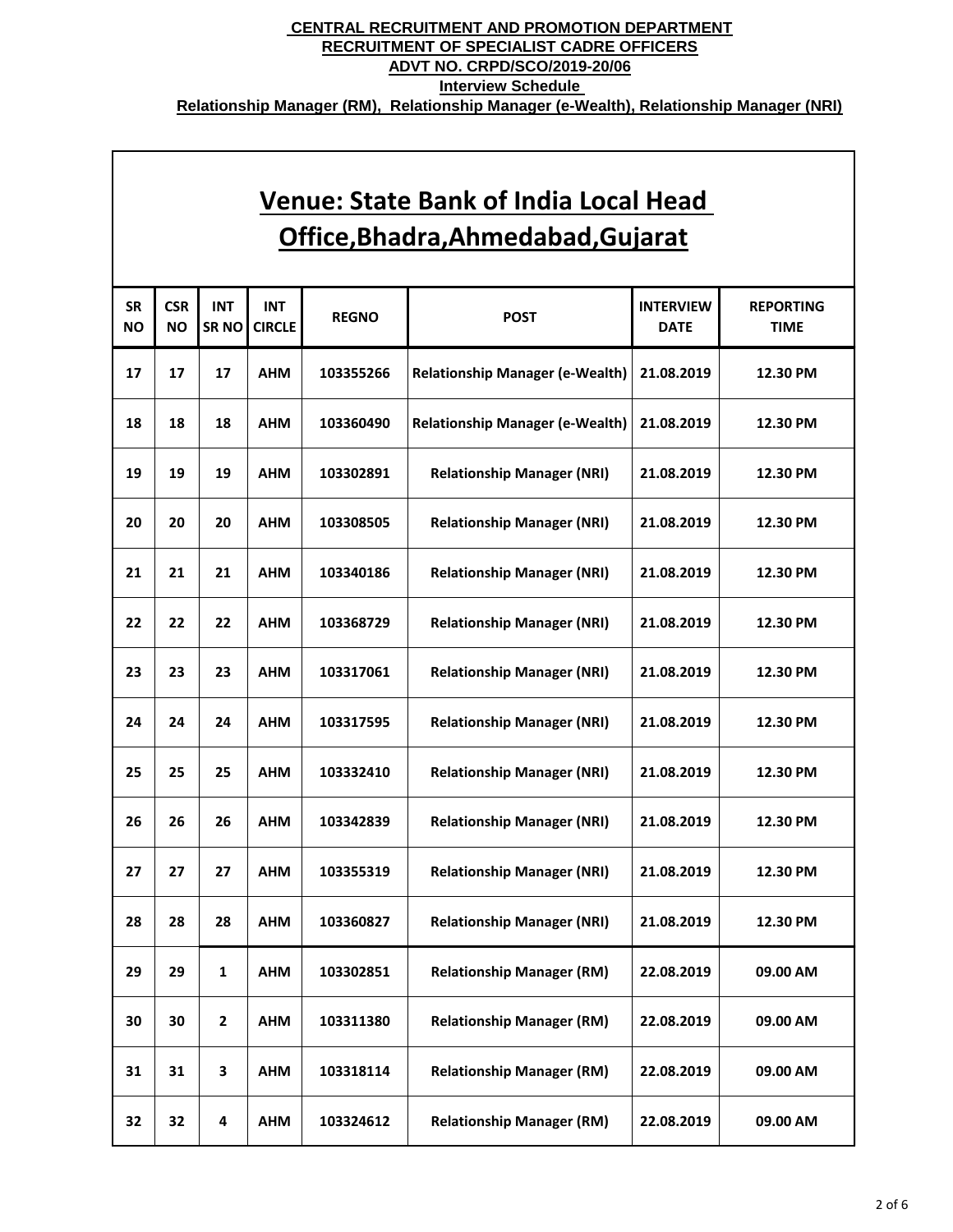| <b>SR</b><br><b>NO</b> | <b>CSR</b><br><b>NO</b> | <b>INT</b><br>SR <sub>NO</sub> | <b>INT</b><br><b>CIRCLE</b> | <b>REGNO</b> | <b>POST</b>                      | <b>INTERVIEW</b><br><b>DATE</b> | <b>REPORTING</b><br><b>TIME</b> |
|------------------------|-------------------------|--------------------------------|-----------------------------|--------------|----------------------------------|---------------------------------|---------------------------------|
| 33                     | 33                      | 5                              | <b>AHM</b>                  | 103341158    | <b>Relationship Manager (RM)</b> | 22.08.2019                      | 09.00 AM                        |
| 34                     | 34                      | 6                              | <b>AHM</b>                  | 103347061    | <b>Relationship Manager (RM)</b> | 22.08.2019                      | 09.00 AM                        |
| 35                     | 35                      | $\overline{\mathbf{z}}$        | <b>AHM</b>                  | 103354277    | <b>Relationship Manager (RM)</b> | 22.08.2019                      | 09.00 AM                        |
| 36                     | 36                      | 8                              | <b>AHM</b>                  | 103365700    | <b>Relationship Manager (RM)</b> | 22.08.2019                      | 09.00 AM                        |
| 37                     | 37                      | 9                              | <b>AHM</b>                  | 103350695    | <b>Relationship Manager (RM)</b> | 22.08.2019                      | 09.00 AM                        |
| 38                     | 38                      | 10                             | <b>AHM</b>                  | 103304792    | <b>Relationship Manager (RM)</b> | 22.08.2019                      | 09.00 AM                        |
| 39                     | 39                      | 11                             | <b>AHM</b>                  | 103308976    | <b>Relationship Manager (RM)</b> | 22.08.2019                      | 09.00 AM                        |
| 40                     | 40                      | 12                             | <b>AHM</b>                  | 103312916    | <b>Relationship Manager (RM)</b> | 22.08.2019                      | 09.00 AM                        |
| 41                     | 41                      | 13                             | <b>AHM</b>                  | 103312957    | <b>Relationship Manager (RM)</b> | 22.08.2019                      | 09.00 AM                        |
| 42                     | 42                      | 14                             | <b>AHM</b>                  | 103315288    | <b>Relationship Manager (RM)</b> | 22.08.2019                      | 09.00 AM                        |
| 43                     | 43                      | 15                             | <b>AHM</b>                  | 103315817    | <b>Relationship Manager (RM)</b> | 22.08.2019                      | 09.00 AM                        |
| 44                     | 44                      | 16                             | <b>AHM</b>                  | 103322301    | <b>Relationship Manager (RM)</b> | 22.08.2019                      | 12.30 PM                        |
| 45                     | 45                      | 17                             | <b>AHM</b>                  | 103332117    | <b>Relationship Manager (RM)</b> | 22.08.2019                      | 12.30 PM                        |
| 46                     | 46                      | 18                             | <b>AHM</b>                  | 103334450    | <b>Relationship Manager (RM)</b> | 22.08.2019                      | 12.30 PM                        |
| 47                     | 47                      | 19                             | <b>AHM</b>                  | 103337973    | <b>Relationship Manager (RM)</b> | 22.08.2019                      | 12.30 PM                        |
| 48                     | 48                      | 20                             | <b>AHM</b>                  | 103342739    | <b>Relationship Manager (RM)</b> | 22.08.2019                      | 12.30 PM                        |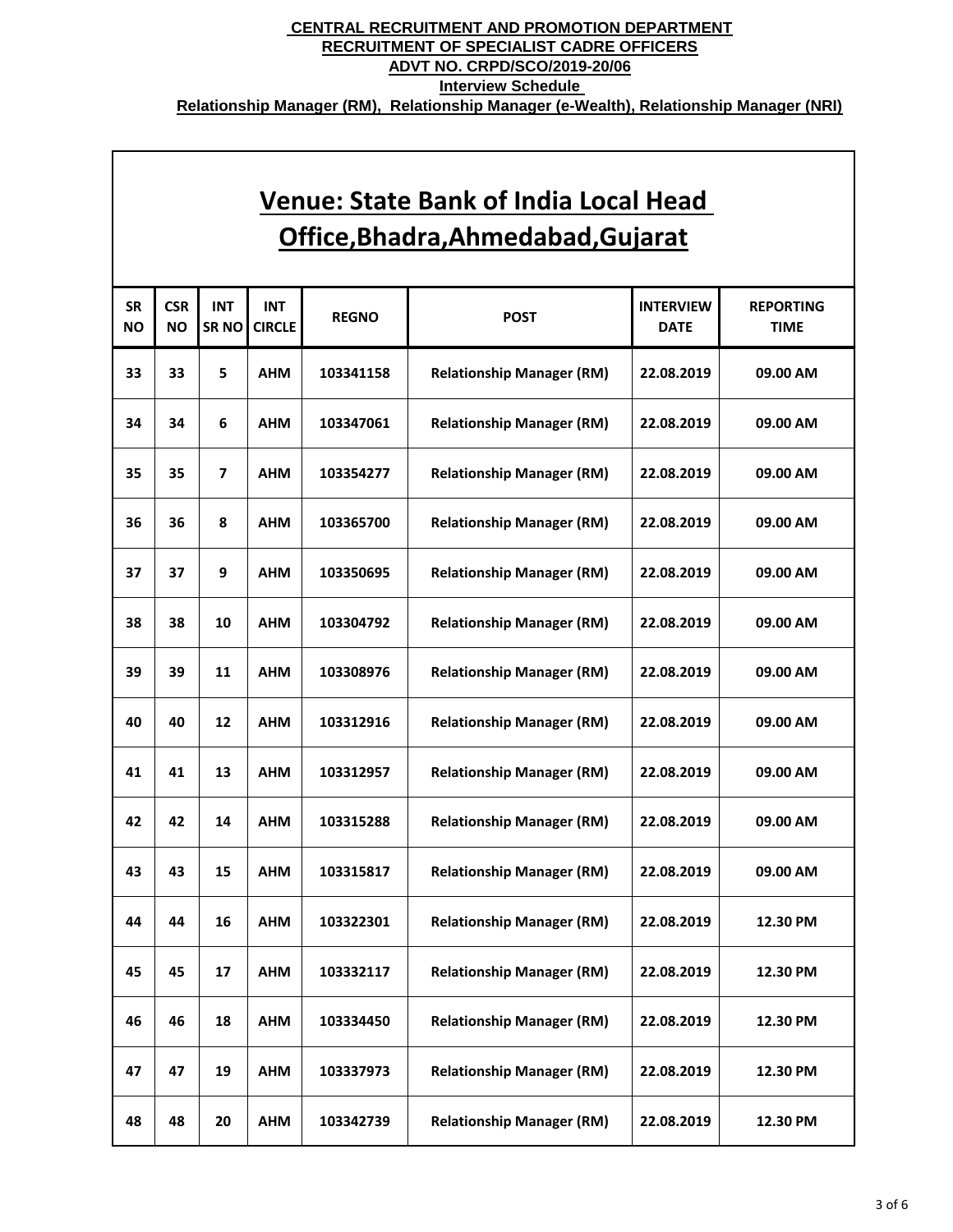| <b>SR</b><br><b>NO</b> | <b>CSR</b><br><b>NO</b> | <b>INT</b><br>SR <sub>NO</sub> | <b>INT</b><br><b>CIRCLE</b> | <b>REGNO</b> | <b>POST</b>                      | <b>INTERVIEW</b><br><b>DATE</b> | <b>REPORTING</b><br><b>TIME</b> |
|------------------------|-------------------------|--------------------------------|-----------------------------|--------------|----------------------------------|---------------------------------|---------------------------------|
| 49                     | 49                      | 21                             | <b>AHM</b>                  | 103354646    | <b>Relationship Manager (RM)</b> | 22.08.2019                      | 12.30 PM                        |
| 50                     | 50                      | 22                             | <b>AHM</b>                  | 103357651    | <b>Relationship Manager (RM)</b> | 22.08.2019                      | 12.30 PM                        |
| 51                     | 51                      | 23                             | <b>AHM</b>                  | 103359426    | <b>Relationship Manager (RM)</b> | 22.08.2019                      | 12.30 PM                        |
| 52                     | 52                      | 24                             | <b>AHM</b>                  | 103365851    | <b>Relationship Manager (RM)</b> | 22.08.2019                      | 12.30 PM                        |
| 53                     | 53                      | 25                             | <b>AHM</b>                  | 103301767    | <b>Relationship Manager (RM)</b> | 22.08.2019                      | 12.30 PM                        |
| 54                     | 54                      | 26                             | <b>AHM</b>                  | 103307745    | <b>Relationship Manager (RM)</b> | 22.08.2019                      | 12.30 PM                        |
| 55                     | 55                      | 27                             | <b>AHM</b>                  | 103309147    | <b>Relationship Manager (RM)</b> | 22.08.2019                      | 12.30 PM                        |
| 56                     | 56                      | 28                             | <b>AHM</b>                  | 103311831    | <b>Relationship Manager (RM)</b> | 22.08.2019                      | 12.30 PM                        |
| 57                     | 57                      | 1                              | <b>AHM</b>                  | 103312879    | <b>Relationship Manager (RM)</b> | 23.08.2019                      | 09.00 AM                        |
| 58                     | 58                      | $\overline{2}$                 | <b>AHM</b>                  | 103315625    | <b>Relationship Manager (RM)</b> | 23.08.2019                      | 09.00 AM                        |
| 59                     | 59                      | 3                              | <b>AHM</b>                  | 103316453    | <b>Relationship Manager (RM)</b> | 23.08.2019                      | 09.00 AM                        |
| 60                     | 60                      | 4                              | <b>AHM</b>                  | 103316886    | <b>Relationship Manager (RM)</b> | 23.08.2019                      | 09.00 AM                        |
| 61                     | 61                      | 5                              | <b>AHM</b>                  | 103319788    | <b>Relationship Manager (RM)</b> | 23.08.2019                      | 09.00 AM                        |
| 62                     | 62                      | 6                              | <b>AHM</b>                  | 103321087    | <b>Relationship Manager (RM)</b> | 23.08.2019                      | 09.00 AM                        |
| 63                     | 63                      | $\overline{\mathbf{z}}$        | <b>AHM</b>                  | 103329923    | <b>Relationship Manager (RM)</b> | 23.08.2019                      | 09.00 AM                        |
| 64                     | 64                      | 8                              | <b>AHM</b>                  | 103332203    | <b>Relationship Manager (RM)</b> | 23.08.2019                      | 09.00 AM                        |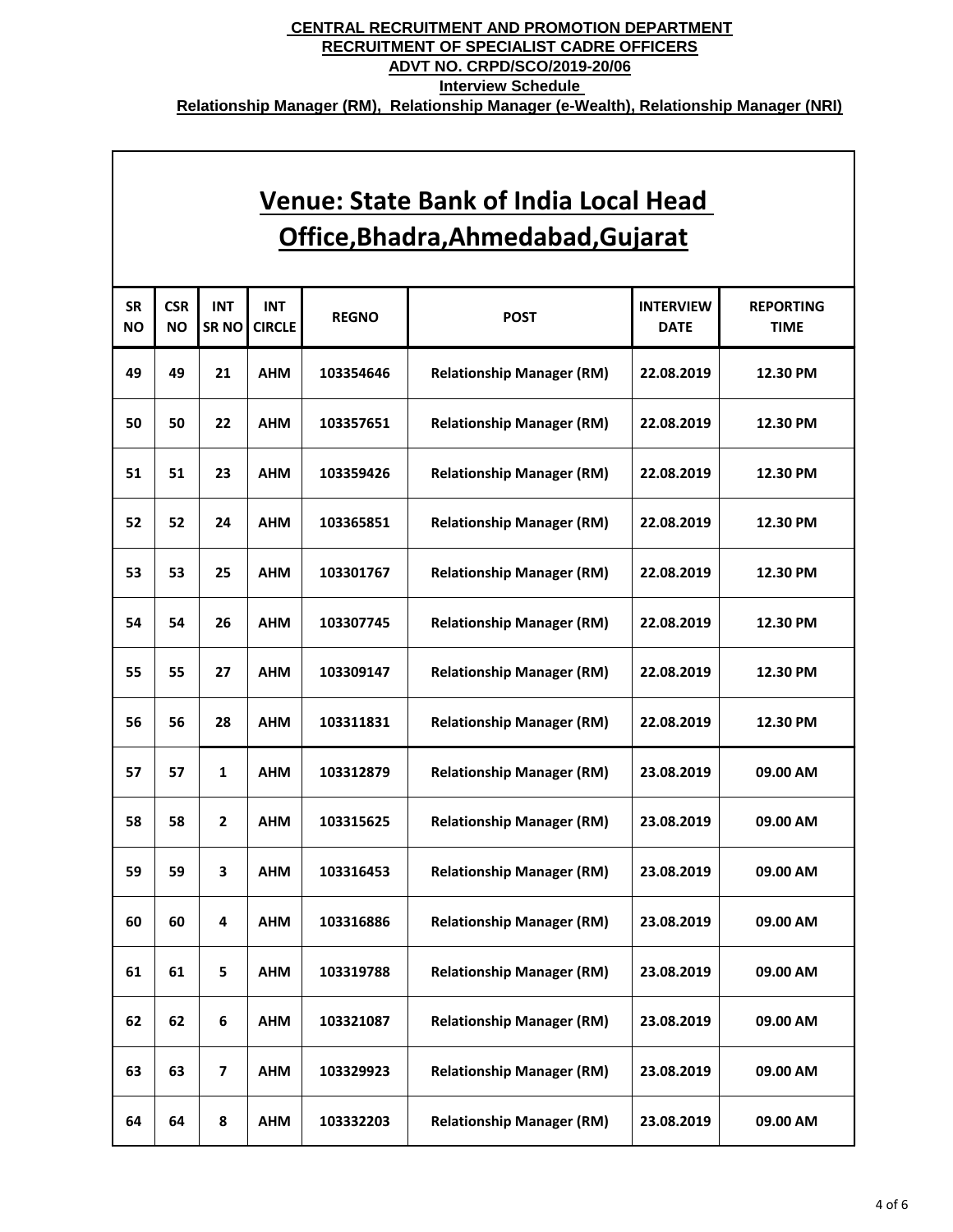| <b>SR</b><br><b>NO</b> | <b>CSR</b><br><b>NO</b> | <b>INT</b><br>SR <sub>NO</sub> | <b>INT</b><br><b>CIRCLE</b> | <b>REGNO</b> | <b>POST</b>                      | <b>INTERVIEW</b><br><b>DATE</b> | <b>REPORTING</b><br><b>TIME</b> |
|------------------------|-------------------------|--------------------------------|-----------------------------|--------------|----------------------------------|---------------------------------|---------------------------------|
| 65                     | 65                      | 9                              | <b>AHM</b>                  | 103333538    | <b>Relationship Manager (RM)</b> | 23.08.2019                      | 09.00 AM                        |
| 66                     | 66                      | 10                             | <b>AHM</b>                  | 103333625    | <b>Relationship Manager (RM)</b> | 23.08.2019                      | 09.00 AM                        |
| 67                     | 67                      | 11                             | <b>AHM</b>                  | 103334263    | <b>Relationship Manager (RM)</b> | 23.08.2019                      | 09.00 AM                        |
| 68                     | 68                      | 12                             | <b>AHM</b>                  | 103336152    | <b>Relationship Manager (RM)</b> | 23.08.2019                      | 09.00 AM                        |
| 69                     | 69                      | 13                             | <b>AHM</b>                  | 103340549    | <b>Relationship Manager (RM)</b> | 23.08.2019                      | 09.00 AM                        |
| 70                     | 70                      | 14                             | <b>AHM</b>                  | 103341649    | <b>Relationship Manager (RM)</b> | 23.08.2019                      | 09.00 AM                        |
| 71                     | 71                      | 15                             | <b>AHM</b>                  | 103342857    | <b>Relationship Manager (RM)</b> | 23.08.2019                      | 09.00 AM                        |
| 72                     | 72                      | 16                             | <b>AHM</b>                  | 103343598    | <b>Relationship Manager (RM)</b> | 23.08.2019                      | 12.30 PM                        |
| 73                     | 73                      | 17                             | <b>AHM</b>                  | 103347218    | <b>Relationship Manager (RM)</b> | 23.08.2019                      | 12.30 PM                        |
| 74                     | 74                      | 18                             | <b>AHM</b>                  | 103350549    | <b>Relationship Manager (RM)</b> | 23.08.2019                      | 12.30 PM                        |
| 75                     | 75                      | 19                             | <b>AHM</b>                  | 103350620    | <b>Relationship Manager (RM)</b> | 23.08.2019                      | 12.30 PM                        |
| 76                     | 76                      | 20                             | <b>AHM</b>                  | 103350756    | <b>Relationship Manager (RM)</b> | 23.08.2019                      | 12.30 PM                        |
| 77                     | 77                      | 21                             | <b>AHM</b>                  | 103351316    | <b>Relationship Manager (RM)</b> | 23.08.2019                      | 12.30 PM                        |
| 78                     | 78                      | 22                             | <b>AHM</b>                  | 103352310    | <b>Relationship Manager (RM)</b> | 23.08.2019                      | 12.30 PM                        |
| 79                     | 79                      | 23                             | <b>AHM</b>                  | 103355141    | <b>Relationship Manager (RM)</b> | 23.08.2019                      | 12.30 PM                        |
| 80                     | 80                      | 24                             | <b>AHM</b>                  | 103355418    | <b>Relationship Manager (RM)</b> | 23.08.2019                      | 12.30 PM                        |